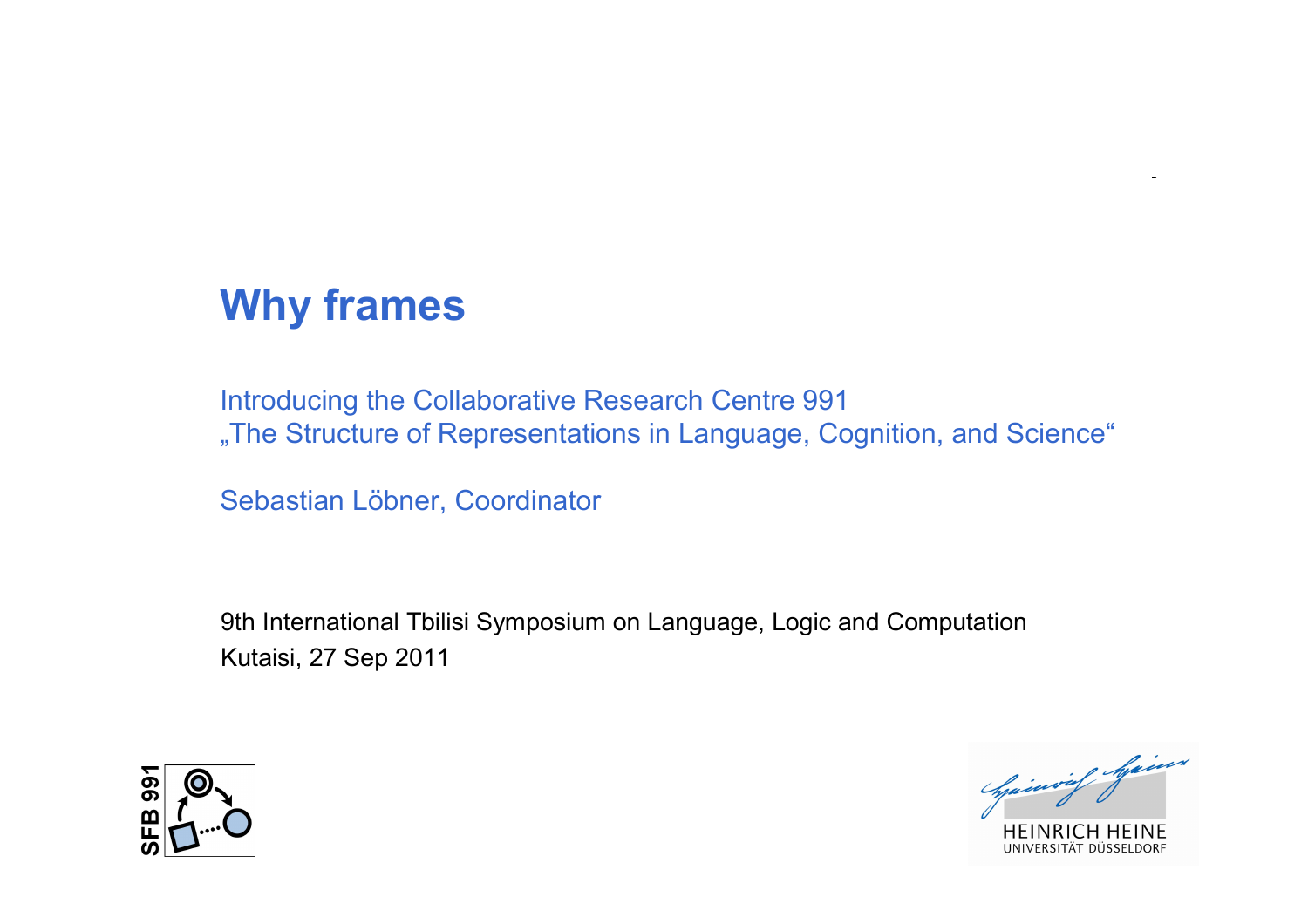- **1. Working hypothesis and goals of the CRC**
- **2. Barsalou frames**
- **3. Research perspectives**
- **4. Projects in the CRC**



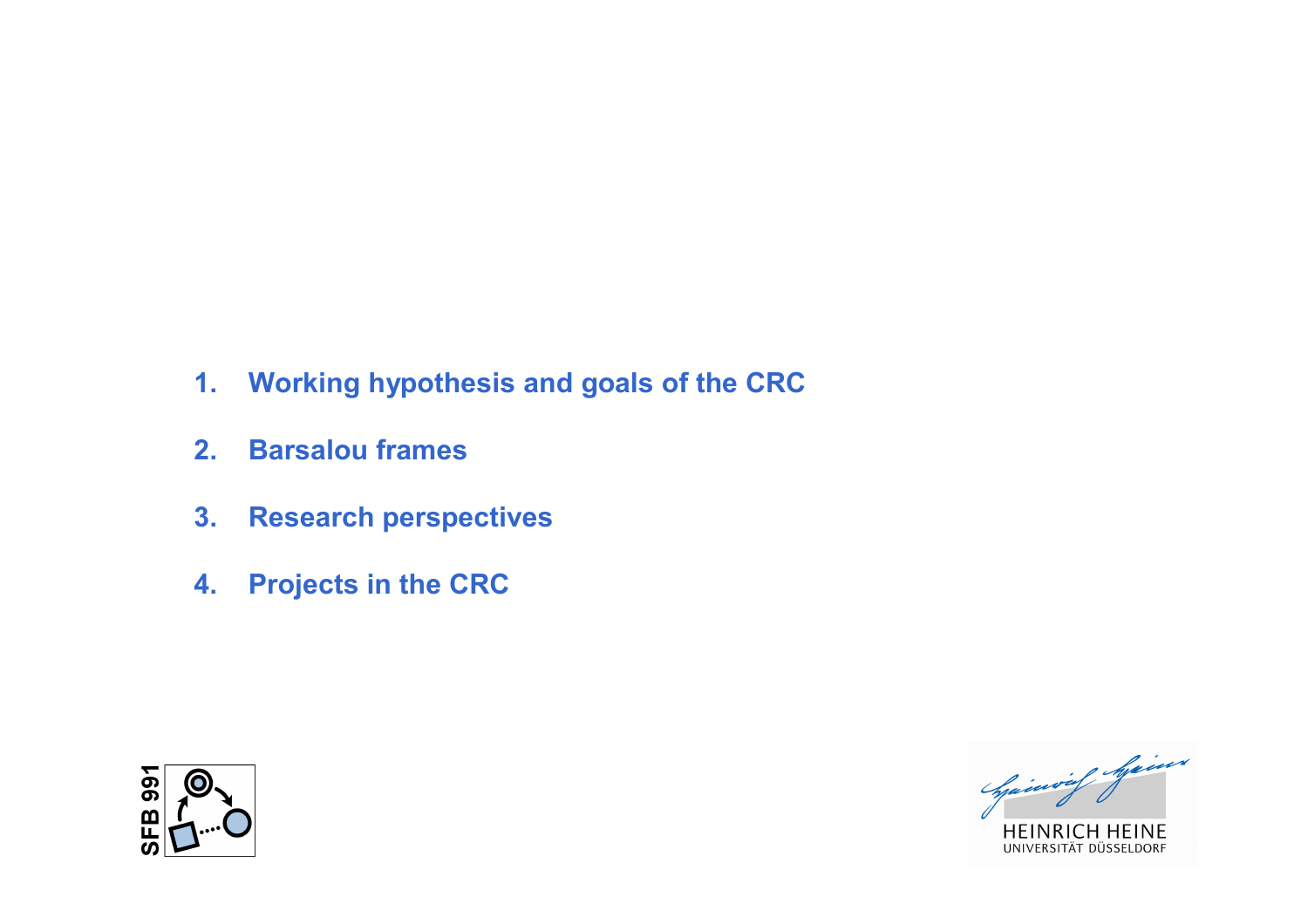## **1. Working Hypothesis and Goal of the CRC**

#### **Hypothesis**

- There is a general format of concept representation. This format is found at the neural, cognitive, linguistic, and institutional level of concept formation.
- The general structure of conceptual representation is a modified and extended version of Barsalou frames.

#### **Goal**

Development of a general **theory of concepts**: a comprehensive, empirically grounded formal theory of frames as conceptual representations.



Opinion of Spines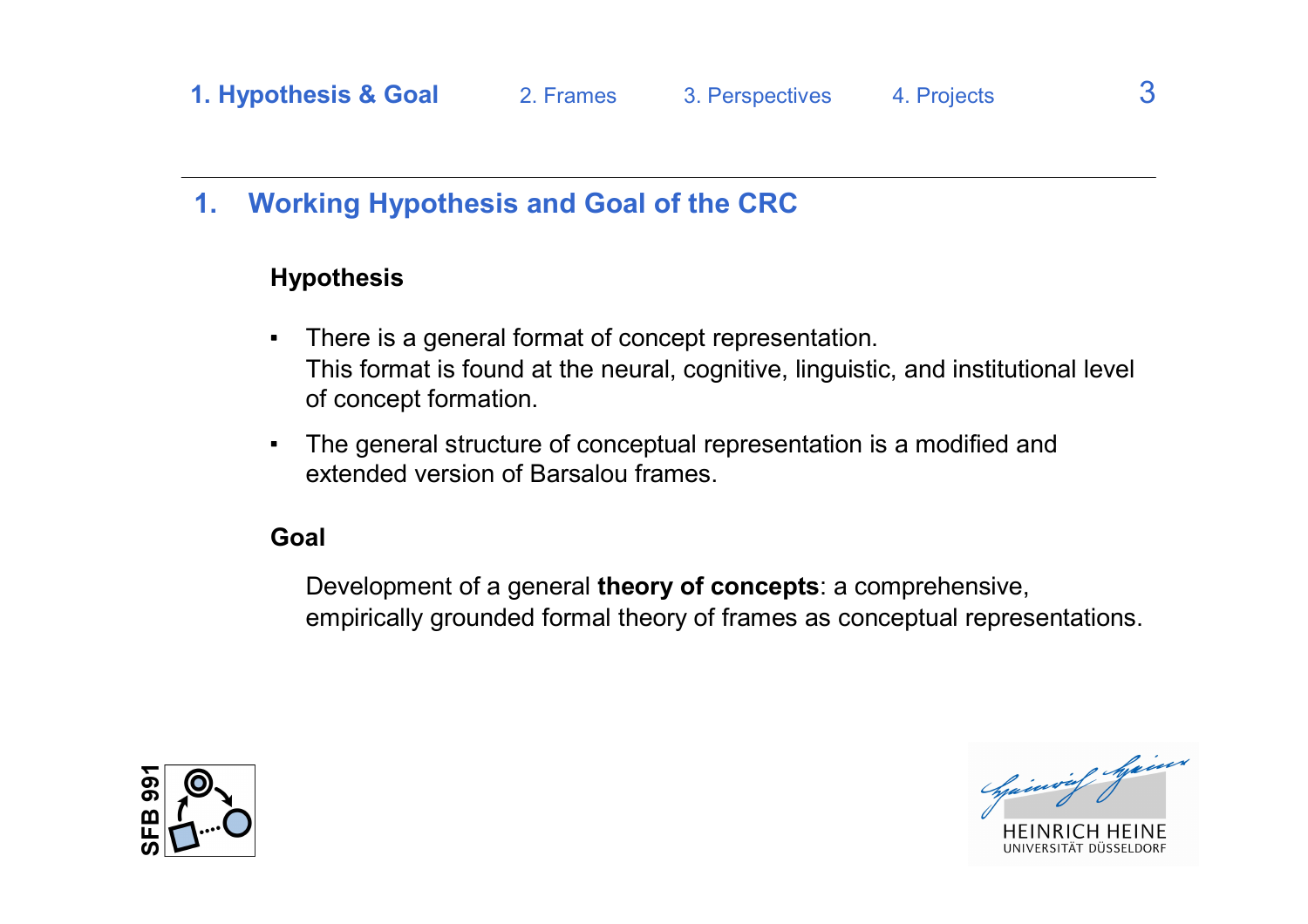- **2. Barsalou Frames**
- **2.1 Example**





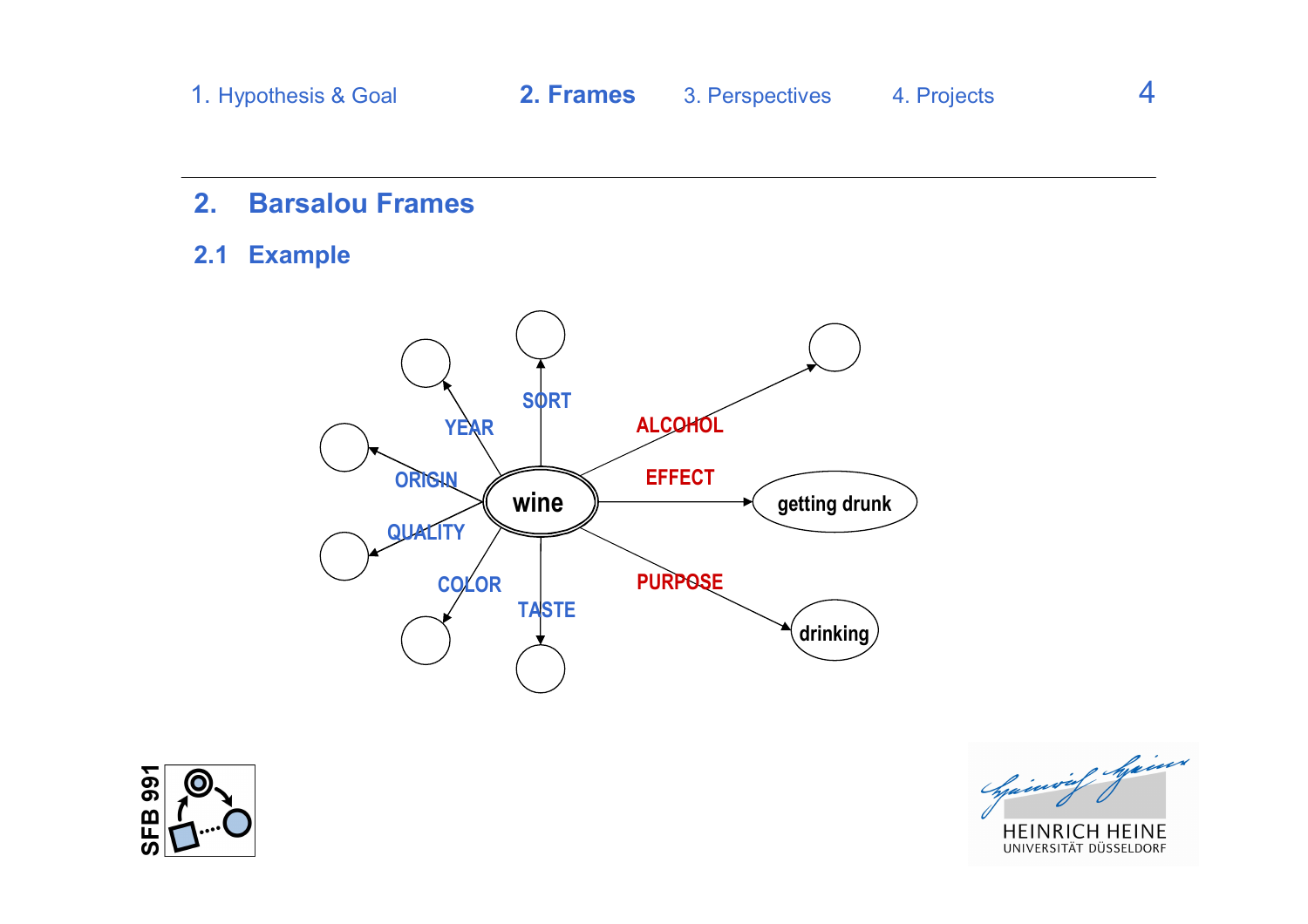- **2. Barsalou Frames**
- **2.1 Example**





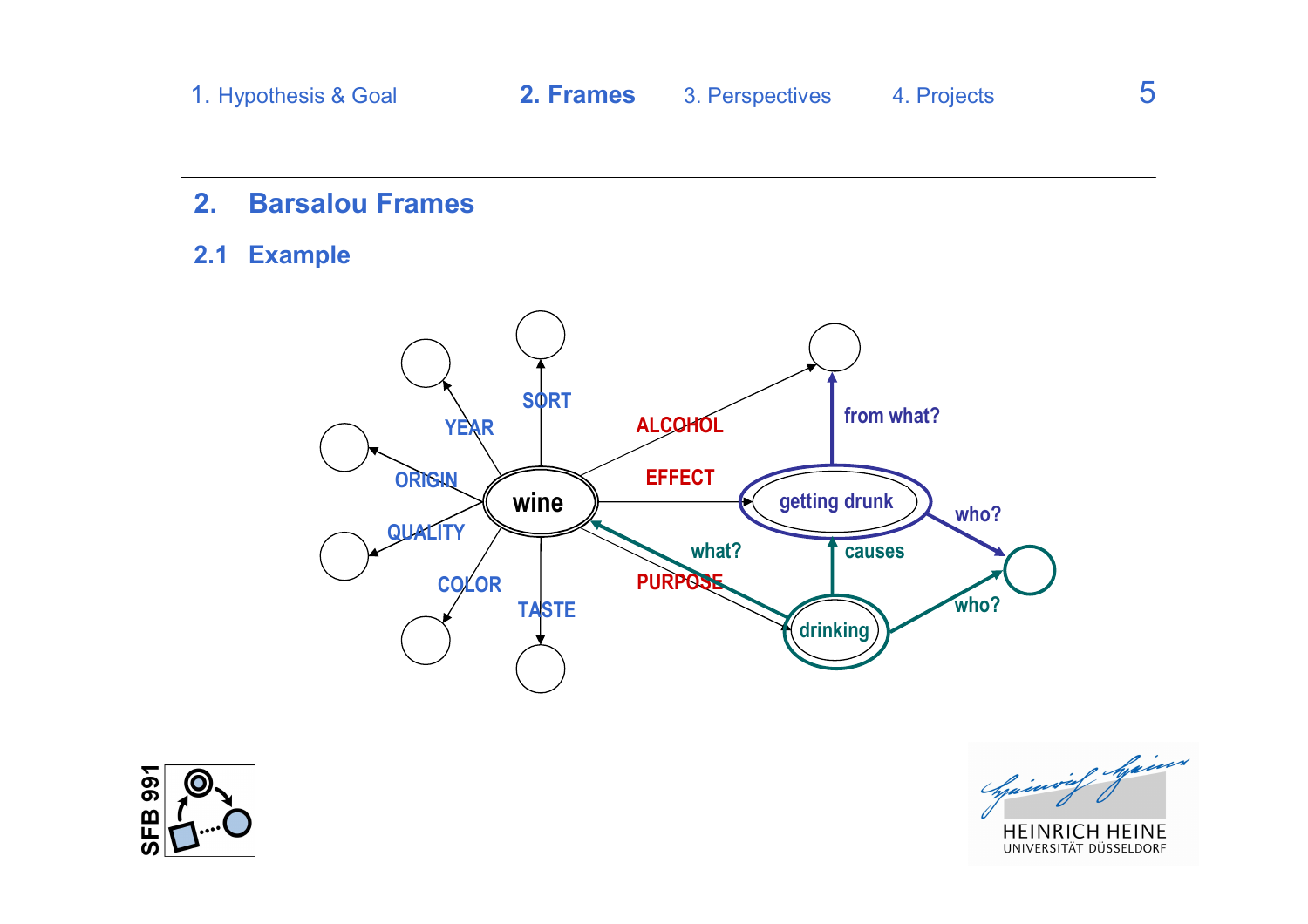## **2. Barsalou Frames**

- **2.2 Essential structural properties?**
	- **● Unlimited recursion and embedding**
	- **● Uniqueness of the frame referent**
	- **● Uniqueness of the attributes of a node** The attributes of a node are mutually different
	- **● Uniqueness of attribute values** Attributes are partial functions



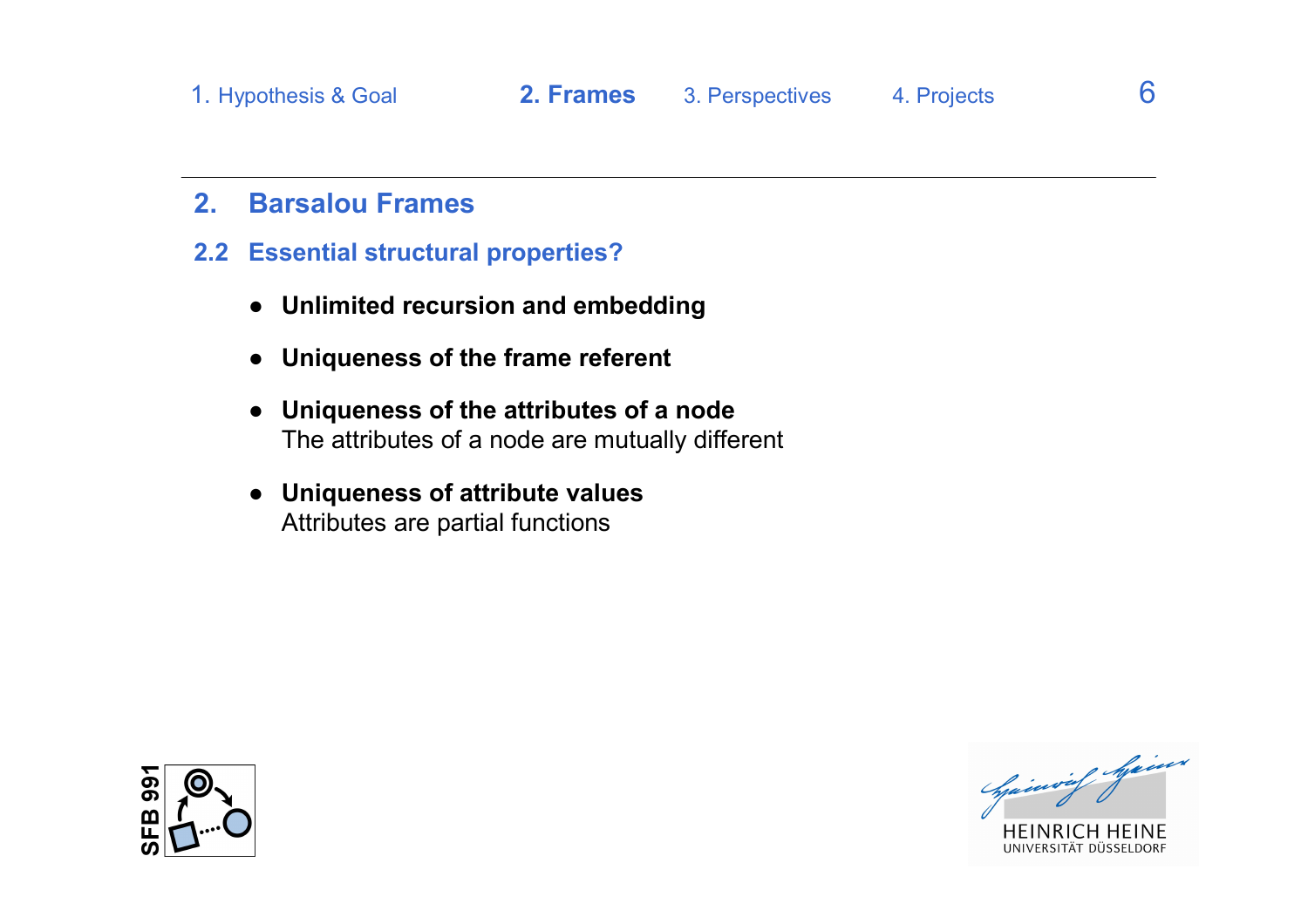#### **2. Barsalou Frames**

- **2.3 Why Barsalou Frames?**
	- **● Expressive power** combined with **nontrivial constraints**
	- **● Empirical evidence** from experimental cognitive science

#### **● Evidence from linguistics**

- Syntax: Syntactic structures exhibit the essential frame properties
- Semantics: Case frames
- Lexicon: Emergence of abstract attribute vocabulary





VERSITÄT DÜSSELDORE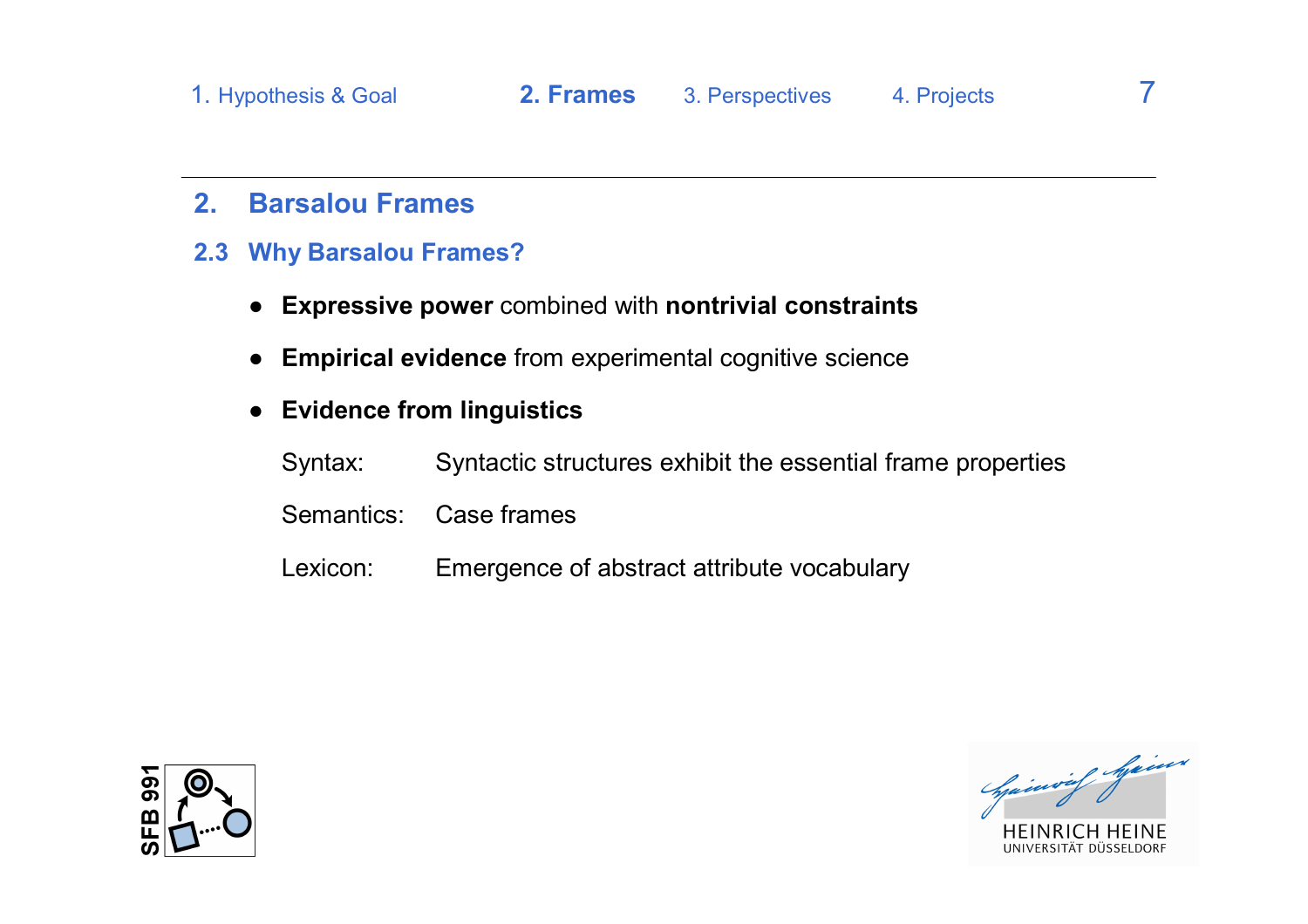### **3. Perspectives of research**

- **3.1 For linguistics**
	- Modeling lexical meanings
	- Grounding lexical meanings in cognition
	- Exploring the syntax semantics interface deeper into lexical meanings
	- Grounding semantic composition in lexical decomposition Exploring semantic composition from an autonomous semantic perspective
	- Exploring the interface between the linguistic lexicon and world knowledge
	- Applying frames in computational linguistics





/FRSITÄT DIJSSEI DORI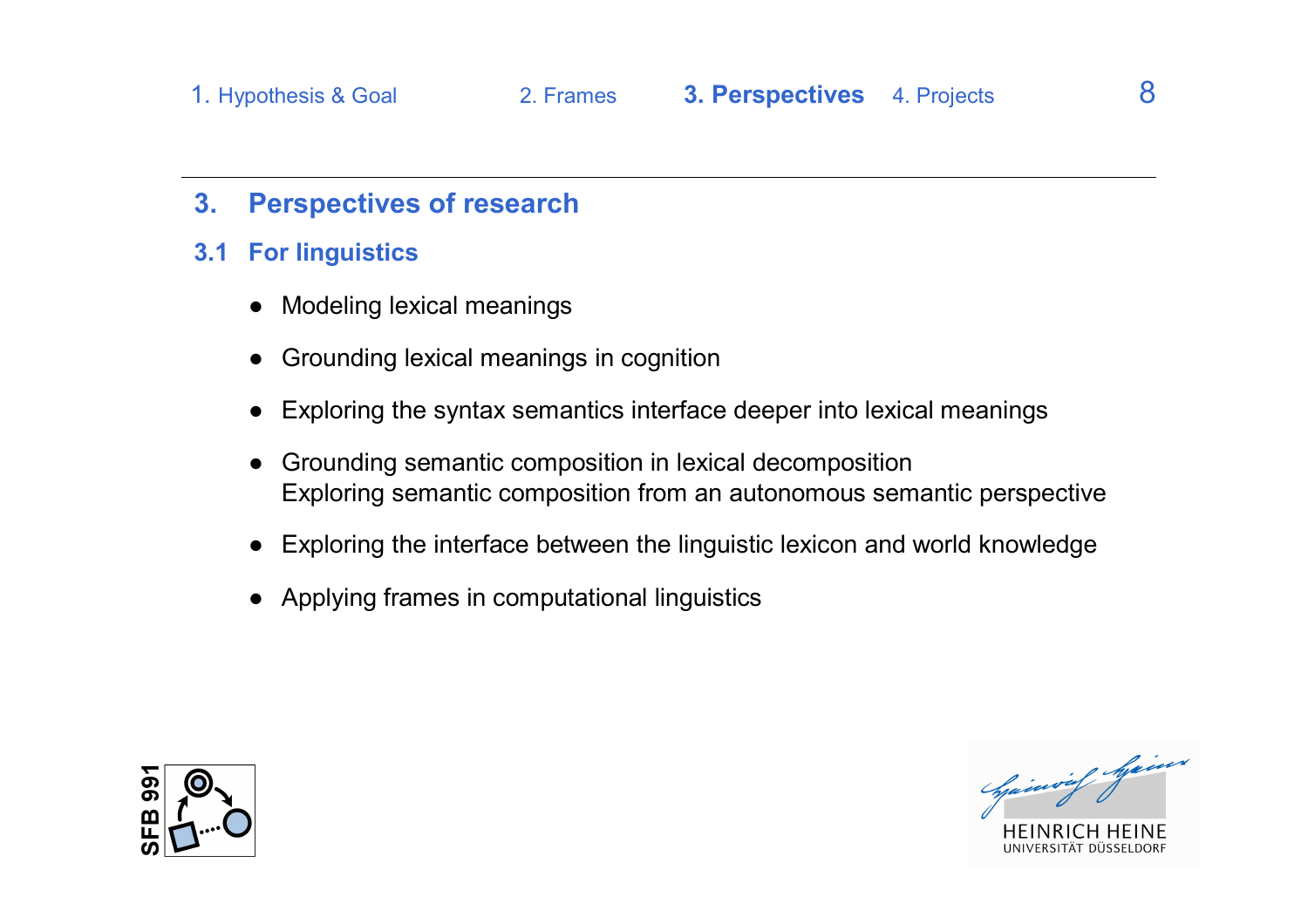### **3. Perspectives of research**

#### **3.2 Beyond linguistics**

- Neuro-cognitive science: grounding verb meanings in the sensorimotor system
- Philosophy: grounding noun meanings in actions ("affordances")
- Selected sciences: conceptual analysis of paradigm changes in terms of scientific frames
- Mathematics: formal mathematical theory of frames and frame spaces





**VERSITAT DÜSSELDORF**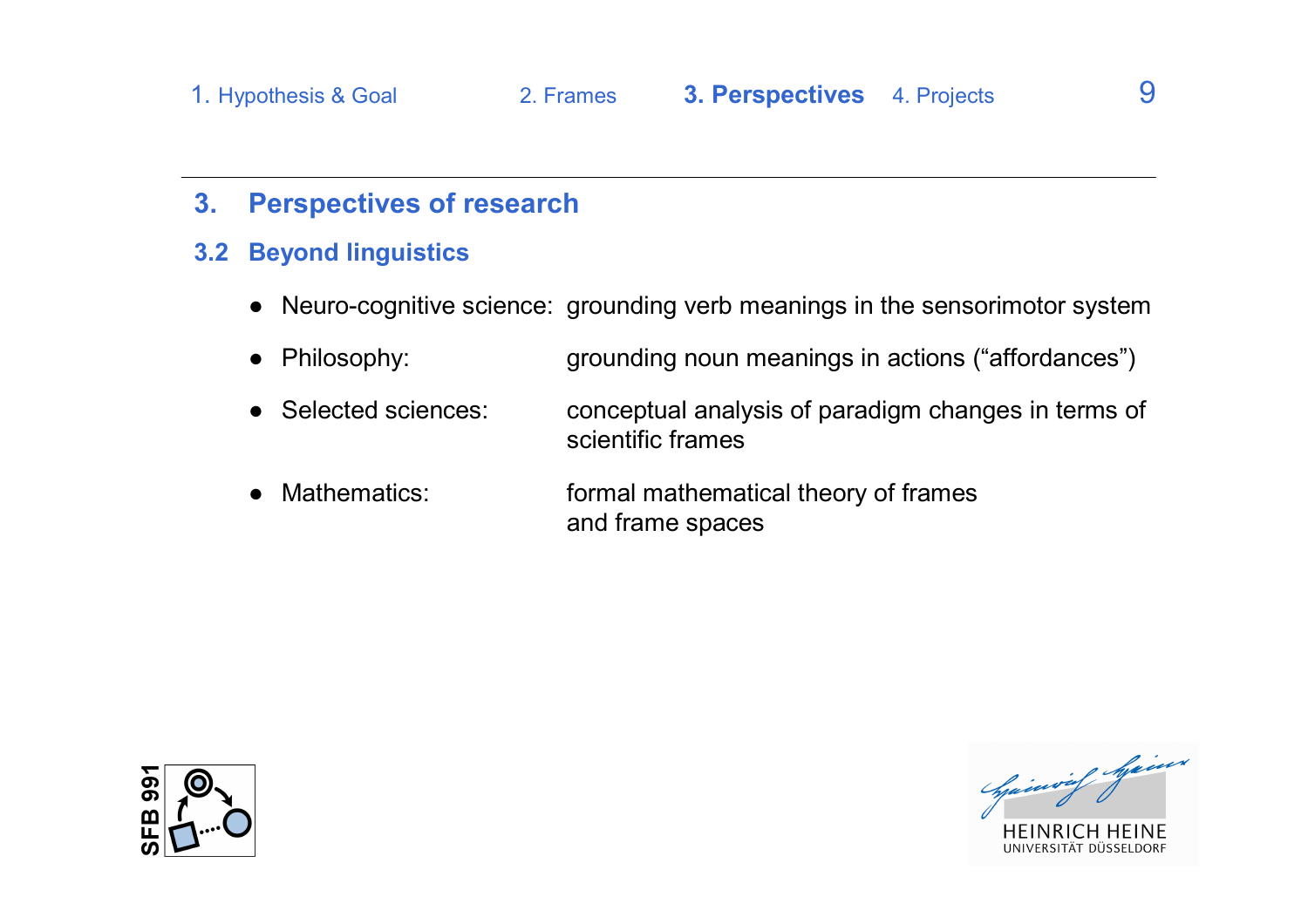- **3. Perspectives of research**
- **3.3 Components of a theory of frames** (selective)
	- **Model-theoretic semantics** for frames
	- Frames for different **types of concepts**
	- **Dynamic frames** for actions and events: capturing temporality, causality, and modality
	- **Operations and relations** concerning frames
		- **-** conceptual shifts, including metonymy and metaphor
		- frame composition





**IVERSITAT DUSSELDORF**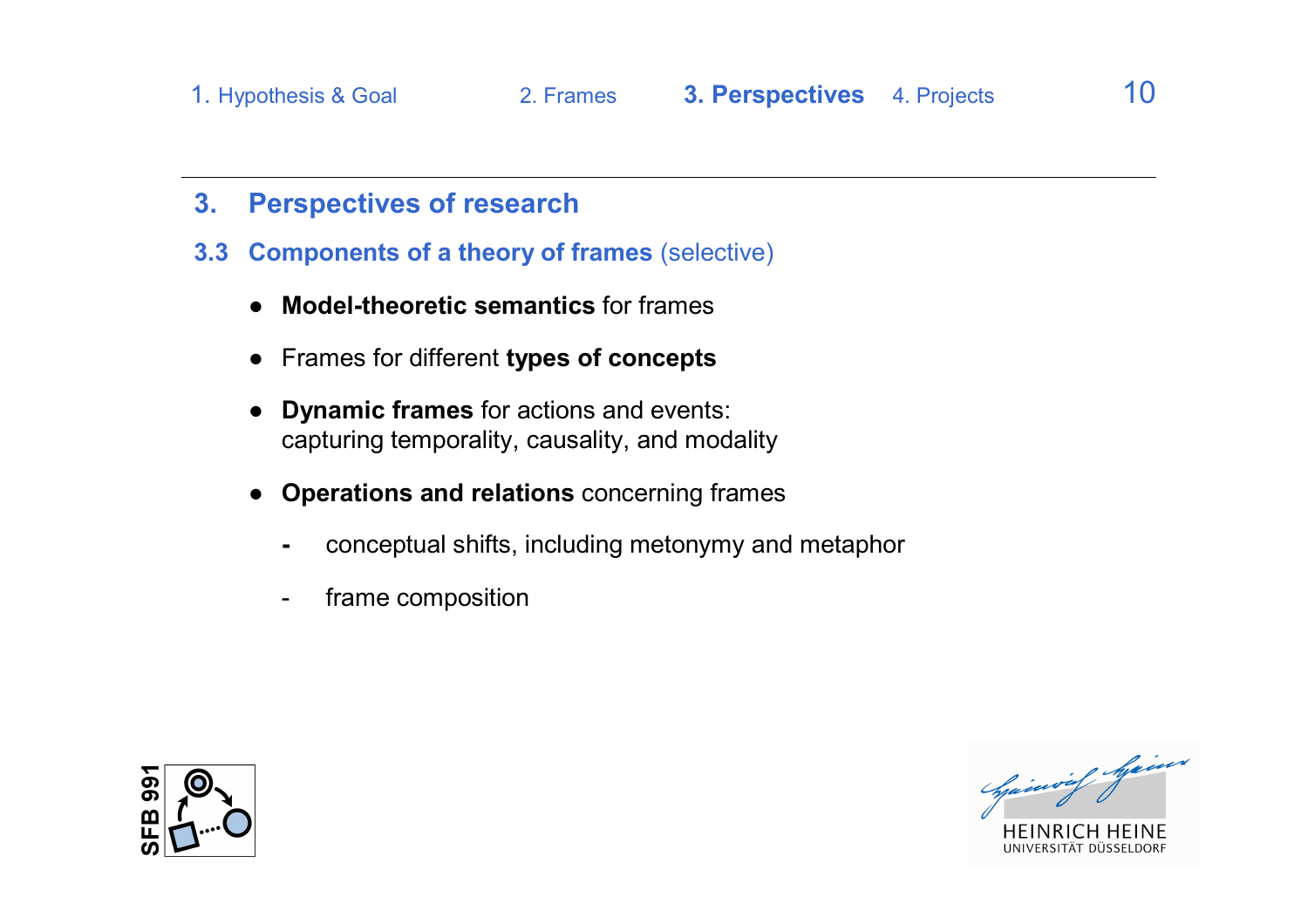## **4. Three groups of projects**

**A Foundations of a frame theory of concept representations** mathematics – computation – psycholinguistics – philosophy

## **B Dynamic concepts**

verb meanings – processes – paradigm changes legal terms – psychiatric disorders

**C Nominal concept types and type shifts** grammatical typology – corpus statistics – processing – diachrony conceptual combinatorics





VERSITÄT DÜSSELDORI